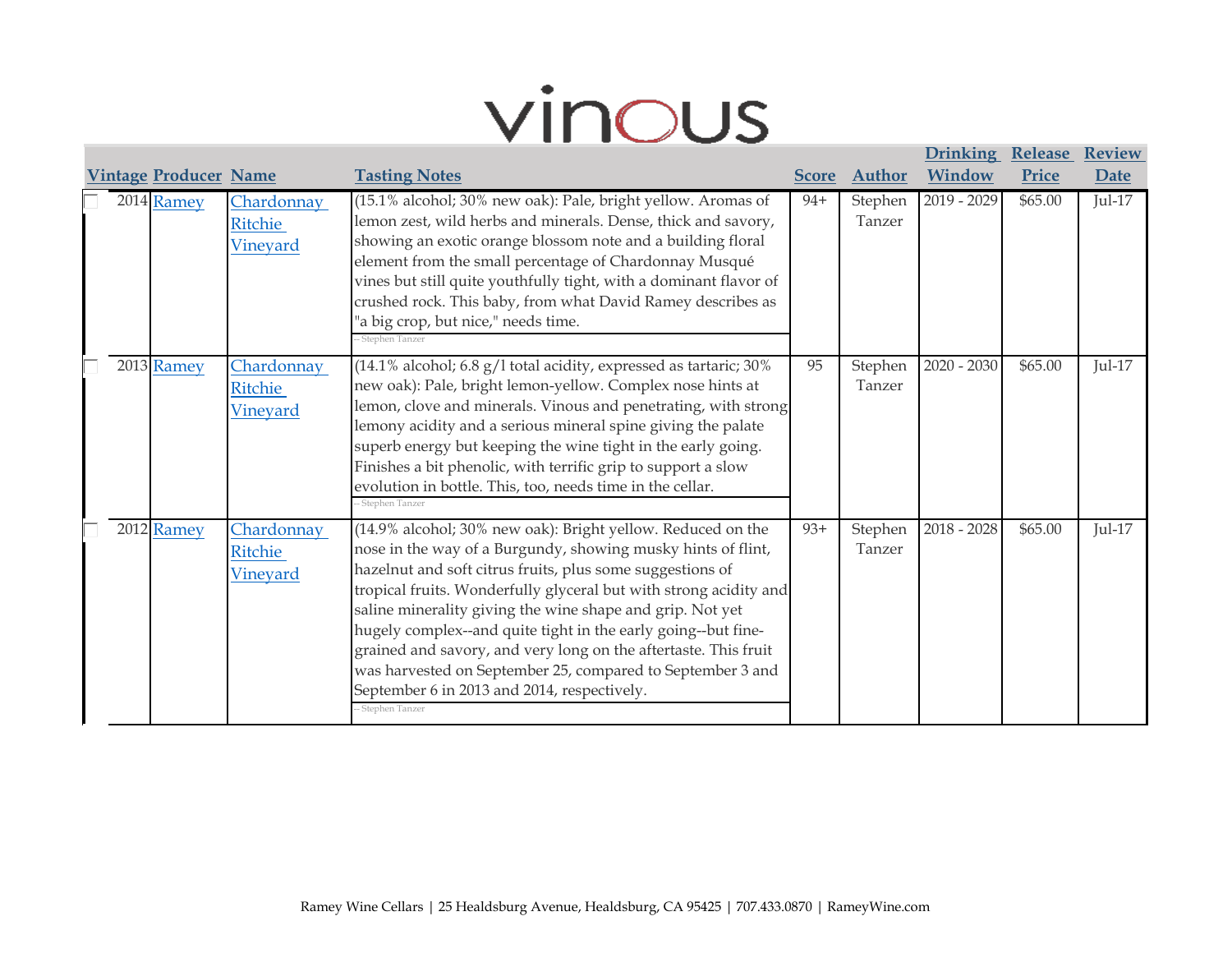| 2011 Ramey | Chardonnay<br><b>Ritchie</b><br>Vineyard | (15.1% alcohol; 45% new oak): Bright yellow. Deeper-pitched<br>on the nose than the Hyde bottling, offering scents of pear,<br>vanilla, menthol, nutmeats and minerals. The first of these<br>Hyde vintages to show any signs of development in the mouth,<br>conveying a surprising sweetness to its sappy orchard fruit and<br>gingery spice flavors. This doesn't have the texture or stuffing<br>of the 2010 or 2009 bottlings but finishes with excellent focus.<br>- Stephen Tanzer                                                                                                                                                                                                        | 91 | Stephen<br>Tanzer | $2017 - 2023$ | \$60.00 | $Jul-17$      |
|------------|------------------------------------------|--------------------------------------------------------------------------------------------------------------------------------------------------------------------------------------------------------------------------------------------------------------------------------------------------------------------------------------------------------------------------------------------------------------------------------------------------------------------------------------------------------------------------------------------------------------------------------------------------------------------------------------------------------------------------------------------------|----|-------------------|---------------|---------|---------------|
| 2010 Ramey | Chardonnay<br><b>Ritchie</b><br>Vineyard | (15.3% alcohol; 45% new oak): Bright yellow. Yellow fruits,<br>spices and a floral topnote on the nose. Chewy, savory and<br>classic in the mouth, conveying a strong impression of solidity<br>to the highly complex flavors of peach, flowers, spices, nuts and<br>salty minerality. With its outstanding depth of texture, this<br>comes across as slightly softer than the 2009--even a bit more<br>exotic in its mouthfeel. One still senses the CO2, but then this<br>wine is still short of its peak.<br>- Stephen Tanzer                                                                                                                                                                 | 94 | Stephen<br>Tanzer | $2019 - 2026$ | \$60.00 | $Jul-17$      |
| 2009 Ramey | Chardonnay<br><b>Ritchie</b><br>Vineyard | $(14.9\%; 7.2 \text{ grams per liter acidity, vs. 6.2 for the 2010):}$<br>Stunning smoky reduction in a Burgundy way, with the<br>subdued nose showing sexy iodiney minerality as the wine<br>opens in the glass. Intensely flavored, soil-driven wine with a<br>distinctly saline quality to its wonderfully sweet orchard fruit,<br>spice and mineral flavors. Perhaps a bit chunkier than the 2009<br>Hyde Vineyard bottling but the chewy, salty, rising finish<br>leaves the salivary glands humming. Perfect now after some<br>aeration.<br>- Stephen Tanzer                                                                                                                               | 95 | Stephen<br>Tanzer | $2017 - 2026$ | \$60.00 | <b>Jul-17</b> |
| 2008 Ramey | Chardonnay<br>Ritchie<br>Vineyard        | (15.4% alcohol; picked at 25.4 degrees Brix, or at least 2 degrees<br>higher than in recent vintages; aged in 64% new oak and 36%<br>twice-used barrels): Bright yellow; not yet gold. Aromas of<br>pear, orange zest and mirabelle, plus a whiff of banana. A very ripe but very dry wine, with<br>its peach, pear and smoky mineral flavors a bit dulled by alcoholic warmth; not showing the penetrating<br>quality it displayed upon release. Today I prefer the 2008 Hyde for its saline minerality and better acidity,<br>although I should note that both of these wines were acidified. Not my favorite vintage here: I'd drink this<br>wine over the next few years<br>- Stephen Tanzer | 90 | Stephen<br>Tanzer | $2017 - 2019$ | \$65.00 | $Jul-17$      |